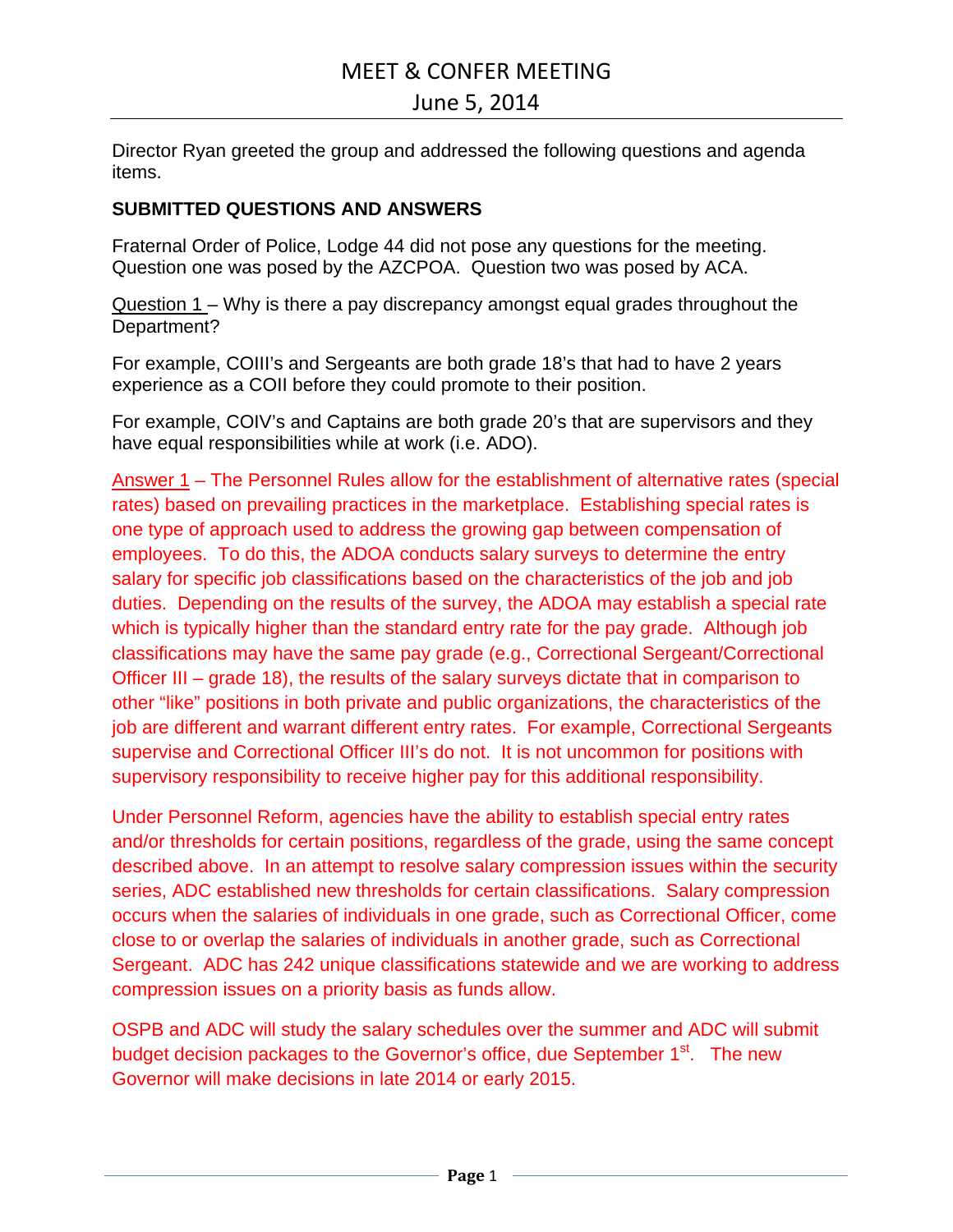# Question 2 - Rotation

Answer 2 – Director Ryan is still committed to rotation. We have a 24/7 operation and that won't change. Ernie Trujillo will chair a work group that will take another look at rotation to see how we can make it fairer or improve it. Those interested in volunteering on the work group can contact Ernie or can send an email with thoughts on policy and/or ideas for coming up with a better product to his attention. The first meeting is scheduled for June  $11<sup>th</sup>$  at COTA. A product will be complete within 30 days.

# Question 3 – Audit Process

Answer 3 – The team assigned to the audit process is overseen by Inspector General Greg Lauchner. Institutions are audited annually, and then reviewed by chain up to the Directors office. The audit process is an instrument to measure how well a complex is doing--not intended as a "gotcha". For example, recently, an auditor queried a driver by asking if all lug nuts were on van wheels and the driver responded "yes." (It is important that those with a CDL use the checklist and do an inspection prior to driving.) This question, whether intended or not, was phrased like a "gotcha." Mr. Lauchner will address this with his auditors to ensure this type of thing doesn't continue to happen. Attention to detail is critical to success because inmates are students of our behavior; therefore the time spent on checklist details is important. If you think an audit finding is too picky, challenge it. If we take care of the little things, big things won't happen.

# Question 4 – Stipends, Equity, and Merit Pay

Answer 4 – There was no allocation of additional funds for salary adjustments or merit in the FY2014 budget. Personnel Reform dictates that ADC develops a Compensation Plan, subject to ADOA approval, which is published and available for your review.

Stipends - The improving economy caused us to lose our competitive edge because our pay was no longer competitive. As a result, we made a conscious decision to use vacancy dollars from 500 vacant positions to reinstate stipends for hard to fill geographic locations; Florence (excluding Globe), Eyman, Winslow, Lewis, and Safford. Lewis is included in anticipation of the 500 new max beds, which will generate 150 new positions.

Equity – The equity adjustments were made because of salary compression issues among Sergeant, Lieutenant, Captain, COIII, COIV, CCO, and CCO Senior. Those below midpoint received an increase that brought them to more equity. There were also some market adjustments for investigators. We were losing investigators because starting pay at competing law enforcement agencies was equal to what we were paying long-tenured investigators who were also supervisors.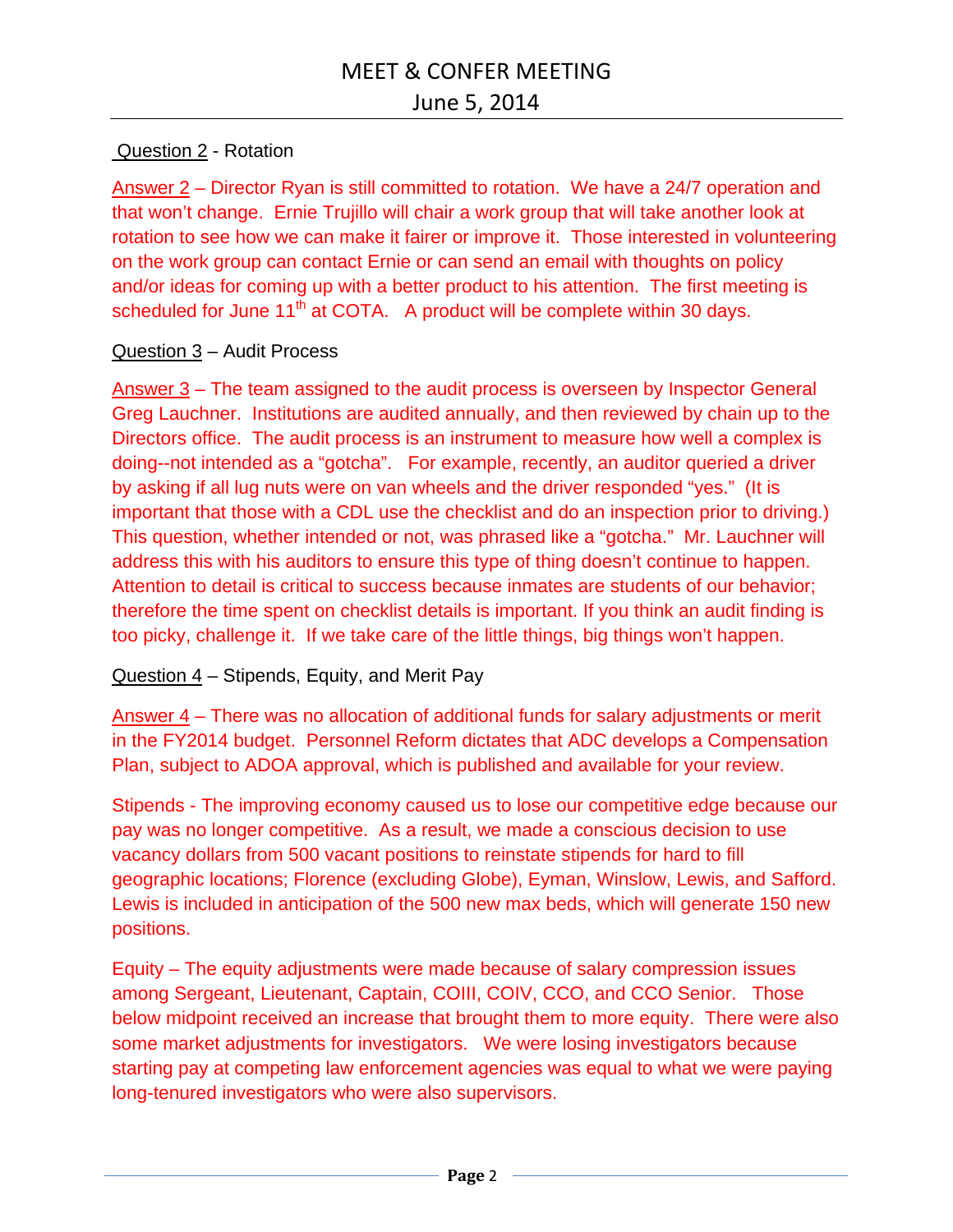Merit Pay – ADOA has approved ADC's merit pay plan in concept. Specific eligibility is being finalized for those who met or exceeded expectations on their most recent MAP or PACE. Potentially 6,400+ employees will receive merit pay as a line item on their last pay check in this fiscal year, June 26<sup>th</sup>. Not all agencies have the funding to give merit incentives, but ADC was approved to allocate \$2.5 million. Merit is a onetime payment that will not change base pay.

There are three tiers for merit pay:

- $\bullet$  1%; top 20% highest performers (example: \$40,000 base pay = \$400 merit pay)
- .75%; next 30% below highest performers—middle performers
- .5%; next 50% below middle performers

When determining which category employees fall in, ties on MAP or PACE scores will be rounded down. When there was a question about why the date June 1, 2013 was chosen as the cutoff for eligibility for merit, i. e. those eligible for merit must have been hired before that date, the Director responded that the date was based on ADOA guidelines and was chosen to correspond with performance rating periods.

It should be noted that FY 2014 merit incentives are being funded with unintended vacancy savings. ADC does not delay filling CO positions to create vacancy savings; we recruit and hire COs continuously.

#### Question 5 - Uniform

Answer 5 – The uniform DO #503 is being substantially revised and because of the number and extent of changes, that will take some time. Hash marks on sleeves to denote years of service and other recently-approved changes can be issued as a DI in the next several weeks.

#### Additional Questions/Discussions:

1. There was discussion regarding operating procedures not covered in policy, as staff were asked to bring phase II and III inmates to chow hall and to bring maximum custody inmates out unsecured during consumption of medications, because placing cuffs behind the inmate for watch-swallow meds was taking too long. Staff requested a policy modification.

The Director asked staff to send an email with their request to the attention of Carson McWilliams, and cc the Director, for further consideration.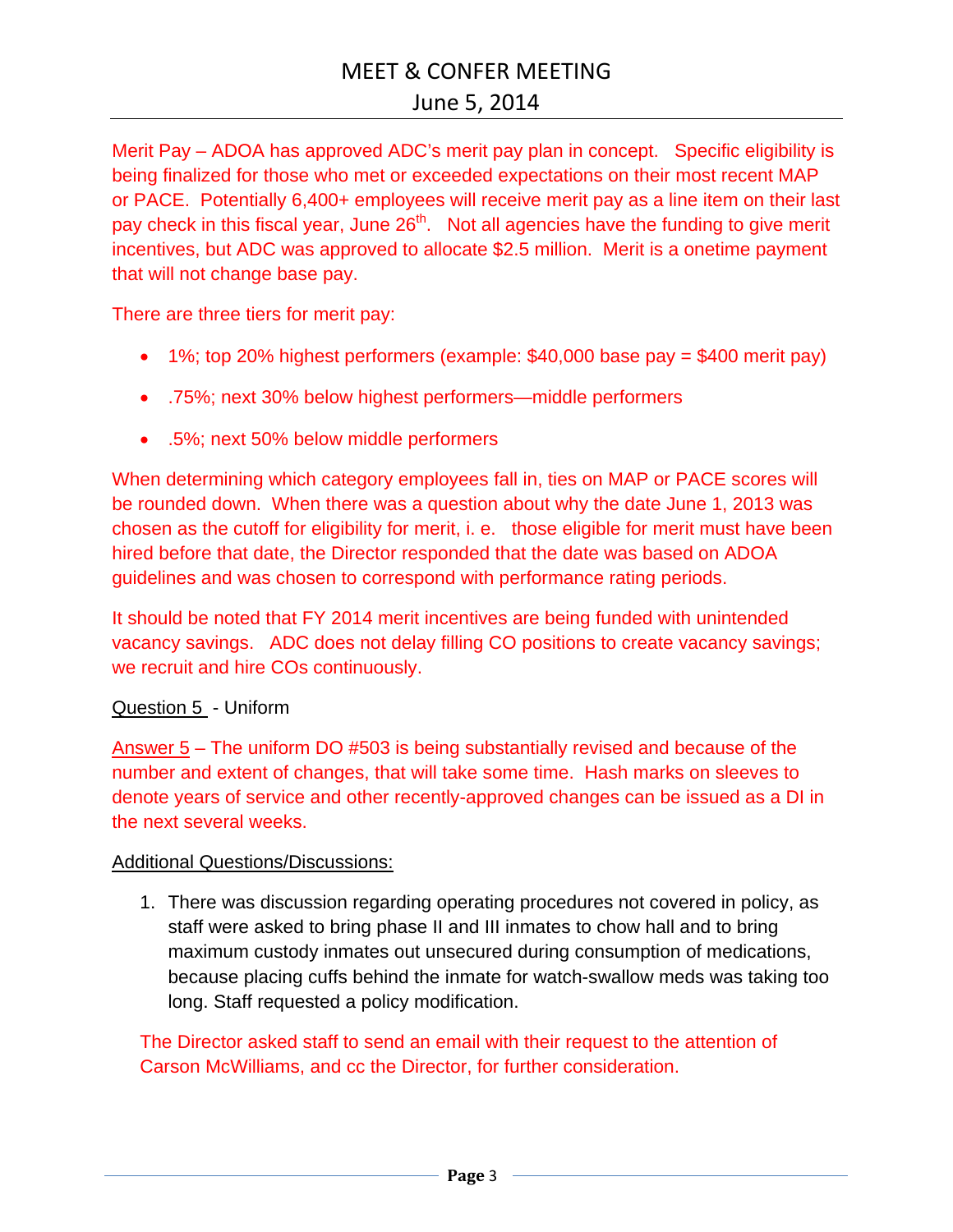# MEET & CONFER MEETING

2. There was discussion regarding mandatory overtime at Eyman. Staff expressed interest in working overtime in four hour blocks of time in lieu of eight hours, before or after an eight hour shift. The Warden said "no" to their request. The staff at both Eyman and Lewis asked if the overtime could be voluntary rather than mandatory—the staff can voluntarily sign up for four hour blocks of time before or after their shift.

Carson McWilliams stated that voluntary overtime only works when people sign up for both four hour shifts to ensure the full eight hour shift is covered. The mission is to cover the full eight hour shift and make sure that coverage fits the Department's needs. Concerns are that they won't get enough volunteers to sign up, as it is not a wise decision to allow someone to leave four hours early—needs of the institution come first. Ernie Trujillo mentioned that there are not enough volunteers to cover eight hour posts each day; collapsing posts cannot always occur.

Ernie added that maximum custody units are labor intensive. We would have to fill every vacancy in lockdowns and then allocate overtime to the units. The impact to the yards is lots of overtime, which contributes to burn-out. People need to step forward as we will need more people to volunteer.

The Director shared that Carson's office provides an overtime hours report. He is willing to share the overtime usage report to illustrate which areas are not pulling their weight. Some overtime increases are due to inmate unrest or relocation of staff to other complexes, however, the need for overtime is largely due to employees not coming to work, compounded by vacant positions. This equates to \$1.5 million, on average, in overtime pay per pay period. The overtime report is fairly consistent from month to month. The Director encouraged the staff and their peers to be team players, have each other's back and work ethics.

Carson will share the overtime report with the Wardens and will post it on e-briefing.

# 3. Does more overtime equate to less money for merit pay?

The Director explained that the forecast and budget for last year, this year, and next year account for zero growth, although the inmate population continues to grow. The reality is that the system grew by 800 to 1,000 this year, with a projected zero growth rate. The cost of the 500 new beds at the Lewis complex is \$50 million. This generates 150 new positions; of which 115 are new CO's that will be recruited for a tentative opening date in December, 2014. Officers are in a cycle of continuous hiring; COTA is adding a new class every two weeks or less. The Department must use its personal services funding to ensure prisons are staffed, whether through hiring or paying overtime to current staff.